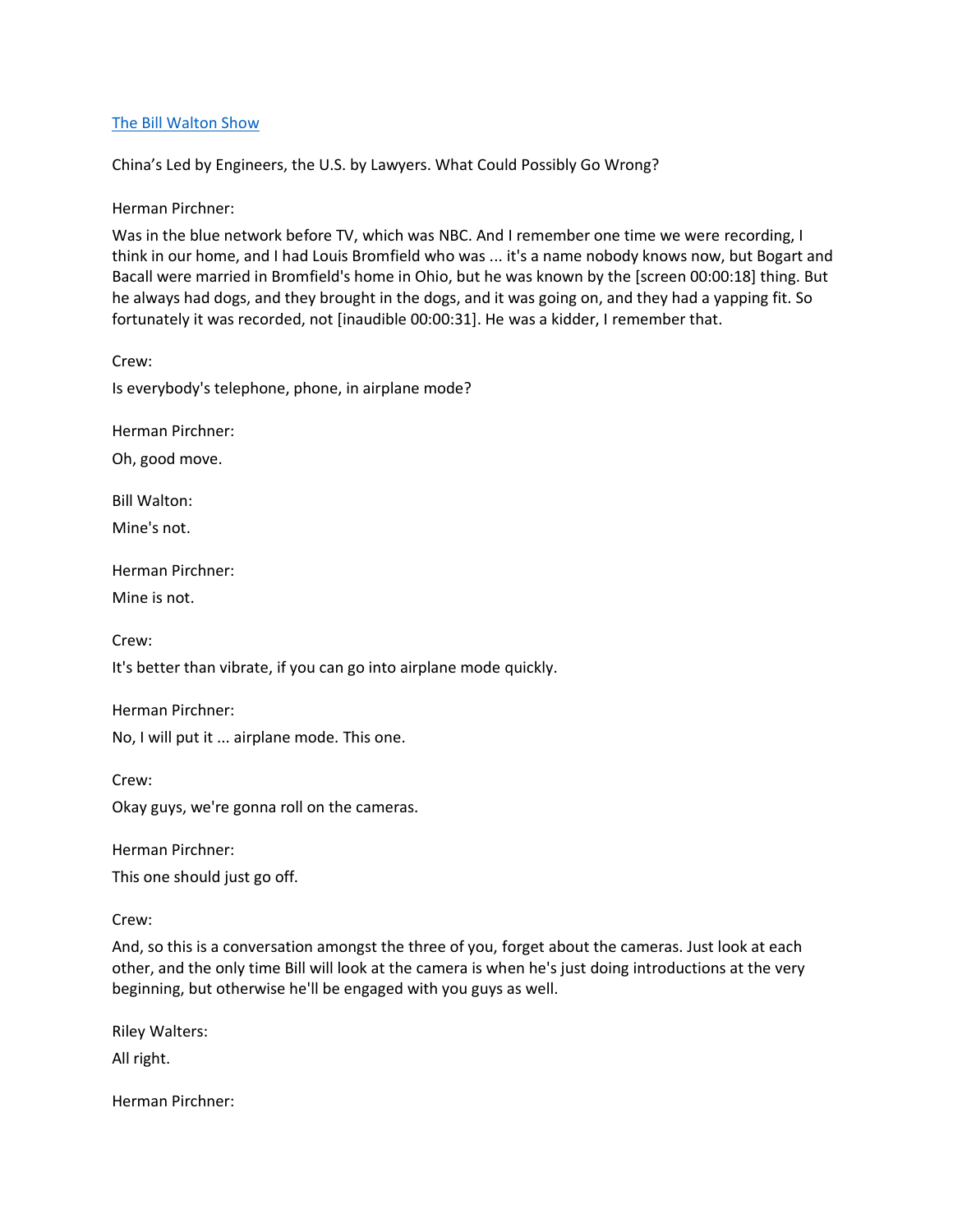So we look at each other, and not the camera.

Crew:

Yeah, that's it, forget the cameras. Yeah.

Herman Pirchner:

Okay.

Crew:

All right. If I need to do something, and you see me out of the corner of your eye moving around, just disregard the man behind the curtain.

Herman Pirchner:

Okay.

Riley Walters: Don't break the fourth wall.

Bill Walton:

Although he has been known to interject on occasion.

Crew:

Only when you prompted me.

Bill Walton: I did. I did, it was fun.

Crew: Okay, let's see. Sarah, you can roll, also. You rolling? Yeah, let's roll.

Bill Walton: And I promise to sit up.

Crew:

Yes.

Bill Walton: Okay.

Crew: Okay. You okay?

Bill Walton: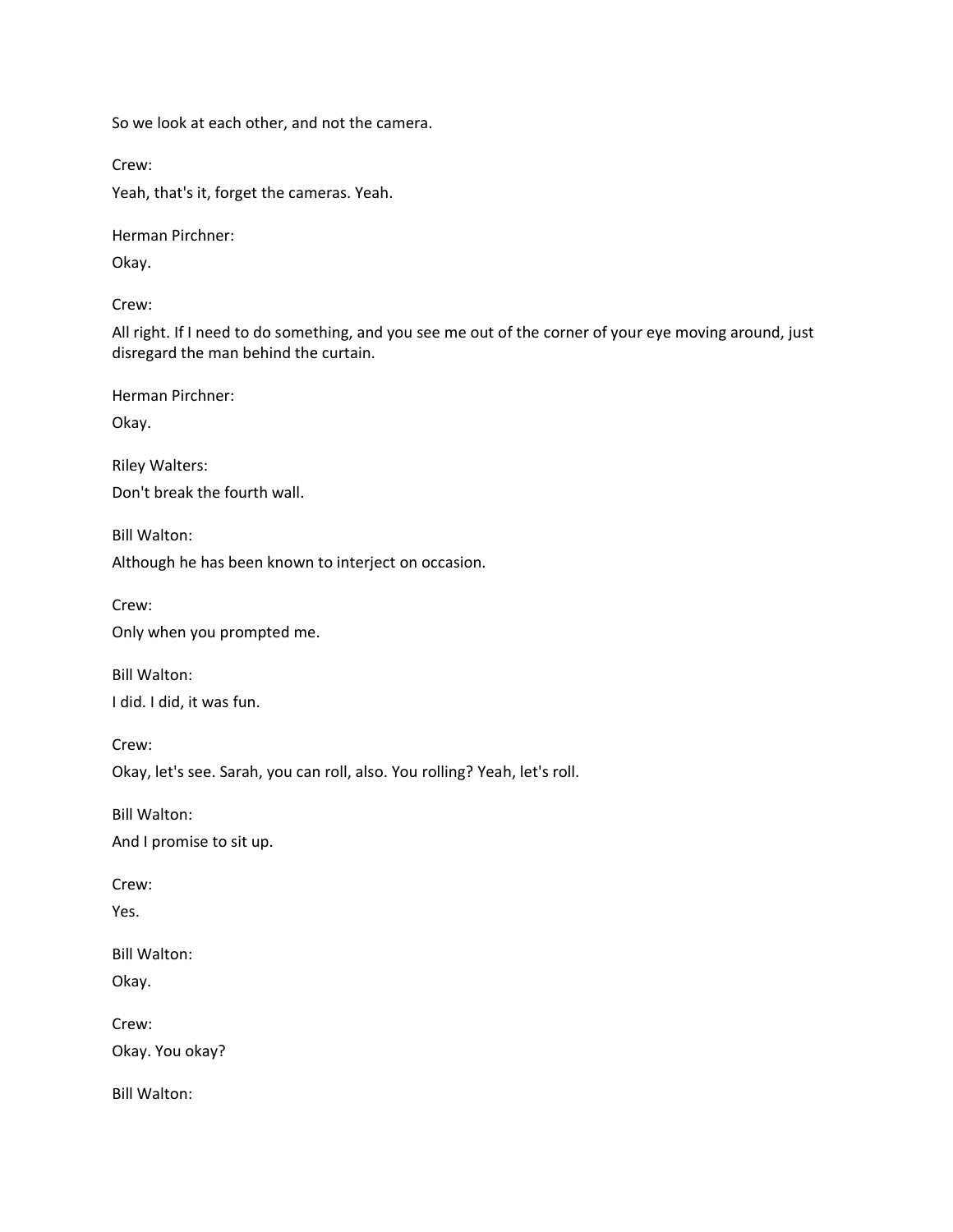All right.

Crew: So I'll give you, what, like 35 minutes here?

Bill Walton:

Yeah, give me 30 minutes in, and then we're gonna go 30, 35, or more depending on if we're being, if we want to keep going.

Riley Walters:

Sure.

Herman Pirchner:

Yeah. Gives you an opportunity to cut, if you want to keep it shorter, too.

Bill Walton:

Yeah. Yeah.

Crew:

Okay, here we go. Just a moment. Okay, go Walton Show for March 8th.

Bill Walton:

March 8th.

Crew:

Look here. Oh, make sure you guys can hear me. Here's that thing. You don't have to answer me back, but come over in this area here. Stop, yeah, good. Okay. Thank you. All right.

Bill Walton:

Well, I had a woman, this acting teacher, on, and we opened the show with me doing breathing exercises, so we could all do that. Take a deep breath, and then we all burble.

Herman Pirchner:

Loosens things up.

Bill Walton: It's on the website. Herman Pirchner: Loosens things up. Bill Walton:

We can all burble now.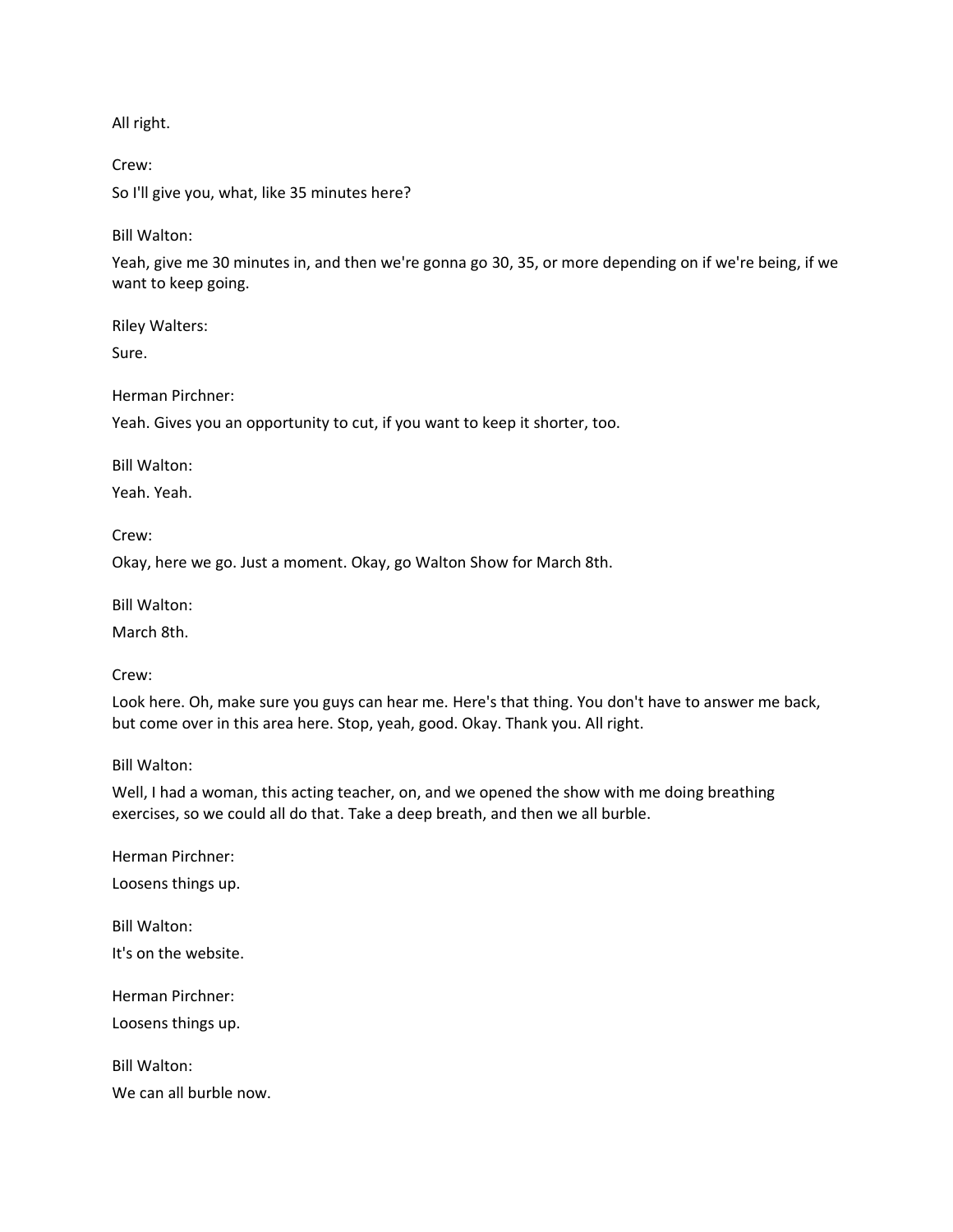Crew:

You're in the theater now, okay.

Bill Walton:

Okay.

Crew:

All right. Have a good show everybody, and Bill, looking at the camera, and when you're ready.

Bill Walton:

Hi, welcome back. I'm here today to follow up in the conversations we've begun about trade, and discussions about trade, those roads have led to China. And today we're here to talk about trade and China, and with me to do this are two very smart men, Herman Pirchner, and Riley Walters.

### Bill Walton:

Herman is the founder, in 1982, of the American Foreign Policy Council. He has traveled to China annually since 1994. He's been to Russia more than 65 times. He advises presidents, heads of state, all over the world. Interestingly, his organization takes donations only from American citizens and US entities. So, welcome.

Herman Pirchner:

Bill, pleasure to be with you.

Bill Walton:

Riley is a policy analyst for Asian economy and technology at The Heritage Foundation Asian Studies Center. He specializes in northeast Asian macroeconomic issues, as well as emerging technologies, and cyber security.

Riley Walters:

Thank you.

Bill Walton:

We have two men that know a lot about this topic. Welcome, welcome. Herman, you just came back from China.

## Herman Pirchner:

Yeah, I was in China in December, and two main takeaways I had, Bill. First, attitudes have changed markedly on North Korea, and I think the Chinese leadership has turned sour on the Kim regime. It's less clear what that will mean in terms of policy changes in China. My sense is that's still being debated inside closed rooms in Beijing. Second takeaway has to do with the growing social control over religion, over social media, over anything that's not directly under the thumb of the Communist Party. So transit began under Xi, and is accelerating in recent years.

Bill Walton: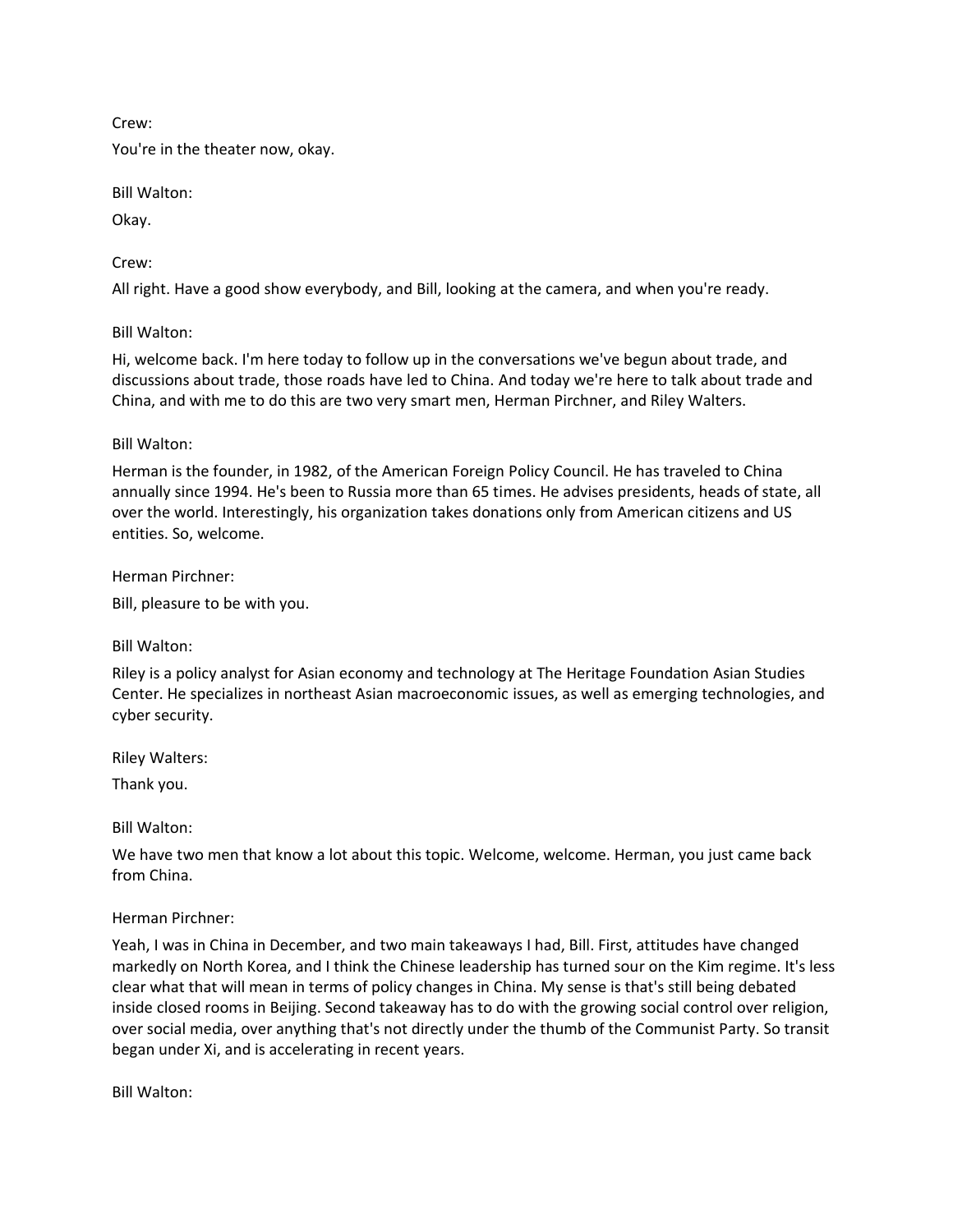I understand they have a facial recognition technology where they can round people up within an hour. Is that factual, or is that cock-and-bull?

Herman Pirchner:

I don't know about an hour ...

Bill Walton:

Quickly.

Herman Pirchner:

But they have facial recognition, and it's everywhere, so it's a means of greater control for sure.

Bill Walton:

And  $\ldots$ 

Riley Walters:

It's  $\dots$ 

Bill Walton:

Riley, jump in.

Riley Walters:

It's so everywhere, that even public restrooms have facial recognition to allow you to only take out so much free toilet paper per day. It recognizes your face and knows you came to this park today, you've already taken two squares, and then tomorrow you can have another two squares.

Bill Walton:

You mean the extra water bottle I take from my gym is gonna be surveilled pretty soon?

Riley Walters:

They'll know.

Bill Walton:

Do they have cameras in each one of these ... how's that work?

Riley Walters:

I don't know. I'm sure it's different, I think it was more of an introductory project, I'm not saying every public restroom has this. But it's part of China's Made in 2025, where they want to become sort of the next global technology leader, beating out Silicon Valley, beating out Japan, beating out South Korea. They want to be the place for technology, I think.

Bill Walton:

Well, we've had discussions on this show about just how free trade oriented China is, and whether it's a really command and control economy disguised as a market economy. We had a lively debate.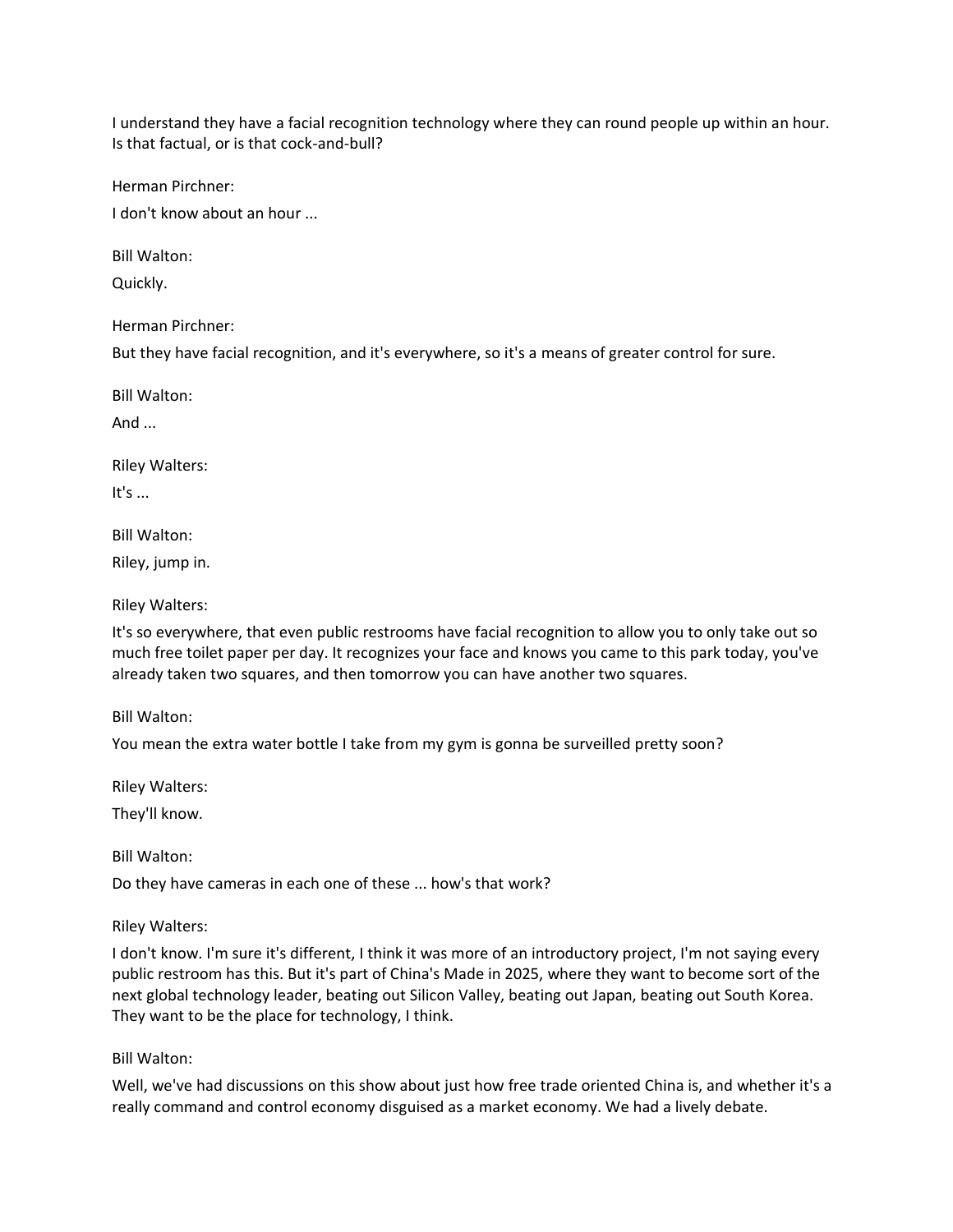Somebody, when I said they were mercantile, said that was just utter nonsense. Do you have a view about that?

## Riley Walters:

I would say that the economic freedom, or trade freedom that you would see in China, I think it ebbs and flows, right? So I would say that since China joined the WTO back in the '90s, there has been an opening of China's market, but, perhaps Herman could talk more about this, under Xi's leadership there's been perhaps a constraining of it through either the subjugation of minorities and religious freedom, as well as trying to maintain state control of [united 00:07:08] enterprises, and trade and investment aspects.

## Herman Pirchner:

Xi now thinks the communist cells that exist in companies will have a say in how private companies make their decisions in personal matters. So, what you have is the growing pervasiveness of the state. I think you are not going to see the privatization of the big state enterprises. They may become more important under Xi, even though it's less efficient.

## Bill Walton:

The ... about 50% of the significant companies in China are state-owned?

## Herman Pirchner:

Yes.

# Bill Walton:

And, as I understand it, they've allowed even the entrepreneurs that aren't in the state-owned companies to join the Communist Party, or maybe they've required them to join the Communist Party. To what extent is that shaping industrial policy, or whatever?

## Herman Pirchner:

In communist societies, usually around 5% of the population join the party, and party membership is a prerequisite to management positions across the board. I mean, if you were a totally brilliant scientist, they'll let you be a scientist, but in general if you're gonna run something, you have to be part of the party. And being part of the party means attending party meetings, receiving education as to the party line, and to accept party discipline.

## Riley Walters:

And if you're not a company who has a party member, you are required to have a party member a part of your board of directors, your senior management. So, it's a requirement that China's Communist Party is a part of your company, essentially.

## Bill Walton:

So, trade is much in everybody's mind now, as we speak we've just had some talk about steel and aluminum tariffs slapped on imports. 25% on steel and 10% on aluminum. And I think this is just, like you're shooting yourselves in the foot, or in the head, or whatever metaphor you want to use. I mean, do we really need tariffs on steel imported from Vietnam, or Venezuela, or Hong Kong? I don't know.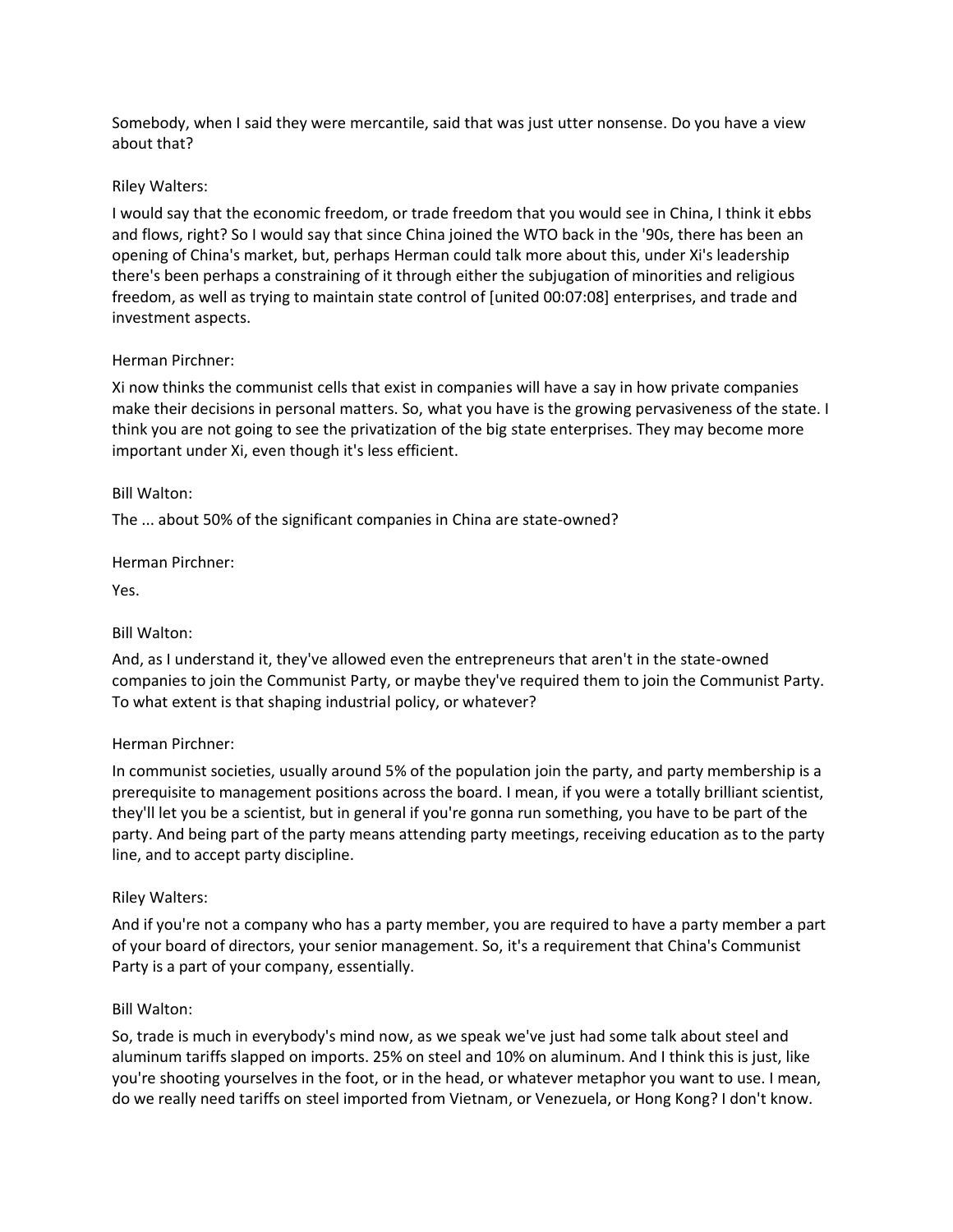Riley Walters: Or South Korea, Japan?

Bill Walton: Or South Korea.

Riley Walters: Canada, our allies?

## Bill Walton:

Canada. I mean, Canada's a great example if you look at the aluminum industry. I think, if you take it together, we're strategically protected for years with the amount of aluminum we make together. So the idea that this was a strategic threat, that we're importing aluminum, is nonsense.

## Riley Walters:

Right. So last year the president asked the congress department to investigate, based on the authority given to them in legislation, to review whether the steel industry and aluminum industry are a threat, essentially. And the report that was released publicly, graciously, usually these reports aren't always released before the decision is made, lays out their national security concerns. And, to be frank, they are bogus. Certainly, the national security argument is bad, the economic security argument is bad. To say that these industries are a threat when the Department of Defense only uses 3% of steel made in America for their needs, and that for some reason, our allies who we would rely on in war can actually support us, is bogus.

## Riley Walters:

Also, they talk about the steel industry, but they don't talk about the overall macroeconomic effect of these imports. There's been a couple studies that've come out that say the US could net loss 146,000 jobs, another study said at least 90,000 in manufacturing alone.

Bill Walton:

Well the Bush tax, or the Bush tariffs in 2002 cost about 200,000 jobs.

Riley Walters:

Yeah.

# Bill Walton:

And that somebody has point out for every one job we've got in a steel company, there's 16 jobs in companies that use steel, so.

## Herman Pirchner:

Well, I have a question for Riley. I don't know too much about trade, I'm more an expert on geopolitics, but I've heard it argued that making this announcement on tariffs is really the opening of a negotiation to have a more level playing field. Is there any truth in this argument?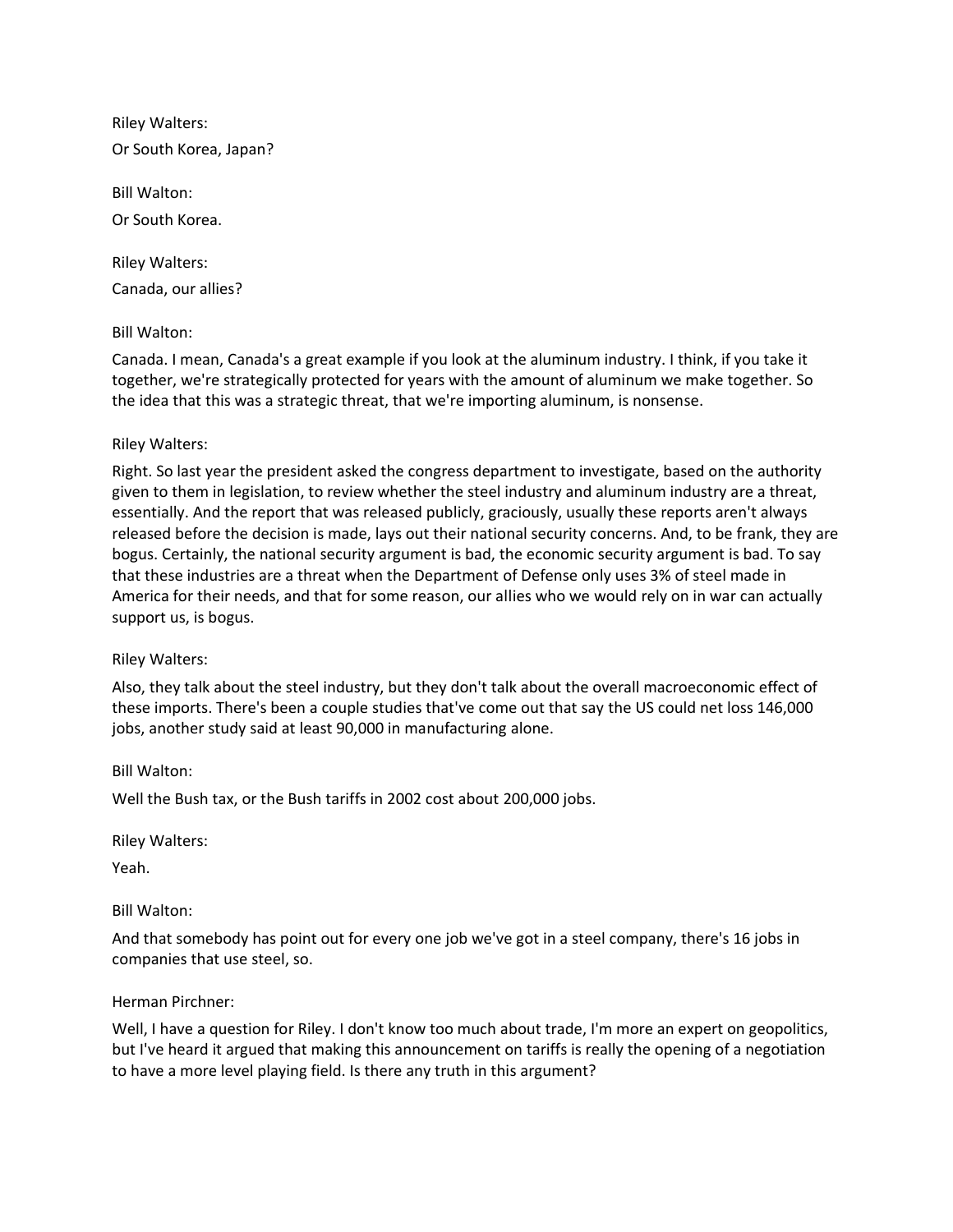Riley Walters:

That's one of the things I've heard. It kind of seems like every week the narrative around 232 kind of changes. At first there ...

Bill Walton:

232 means?

Riley Walters:

I'm sorry, 232 is the investigation done by the Commerce Department. It is what the president would use to assign these tariffs.

Bill Walton:

It was the document that Trump got to say we had to slap these tariffs on because this strategic [report 00:11:58].

Riley Walters:

Correct. It's ...

Herman Pirchner:

Meant he could do it without congressional approval.

Bill Walton:

Ah.

Riley Walters:

Correct. It gives him, section 232 of the Trade Expansion Act of the 1960s grants him explicit authority to go around Congress and implement these taxes on steel imports. So, as I was saying, the narrative seems to change every week. At first, it was leveling the playing field with China, then there were national security concerns, since that is what the legislation is meant to address. The 232 legislation, not any new legislation. Then, now I hear things that it's perhaps a negotiating tactic for NAFTA. It's not, it doesn't really have anything to do with China, it's not leveling the playing field with China, now it's leveling the playing field with Mexico and Canada.

Riley Walters:

So, every week it's a new target, it seems.

Bill Walton:

Well, I hope it's something like that, because otherwise it looks like we've got four old guys in their 70s and 80s who think the next war we're gonna fight is World War II. Because the manufacturing that count are all the high-tech industries, which is where China's concentrating its resources.

Herman Pirchner:

But Bill, I know you don't think being in your 70s is old.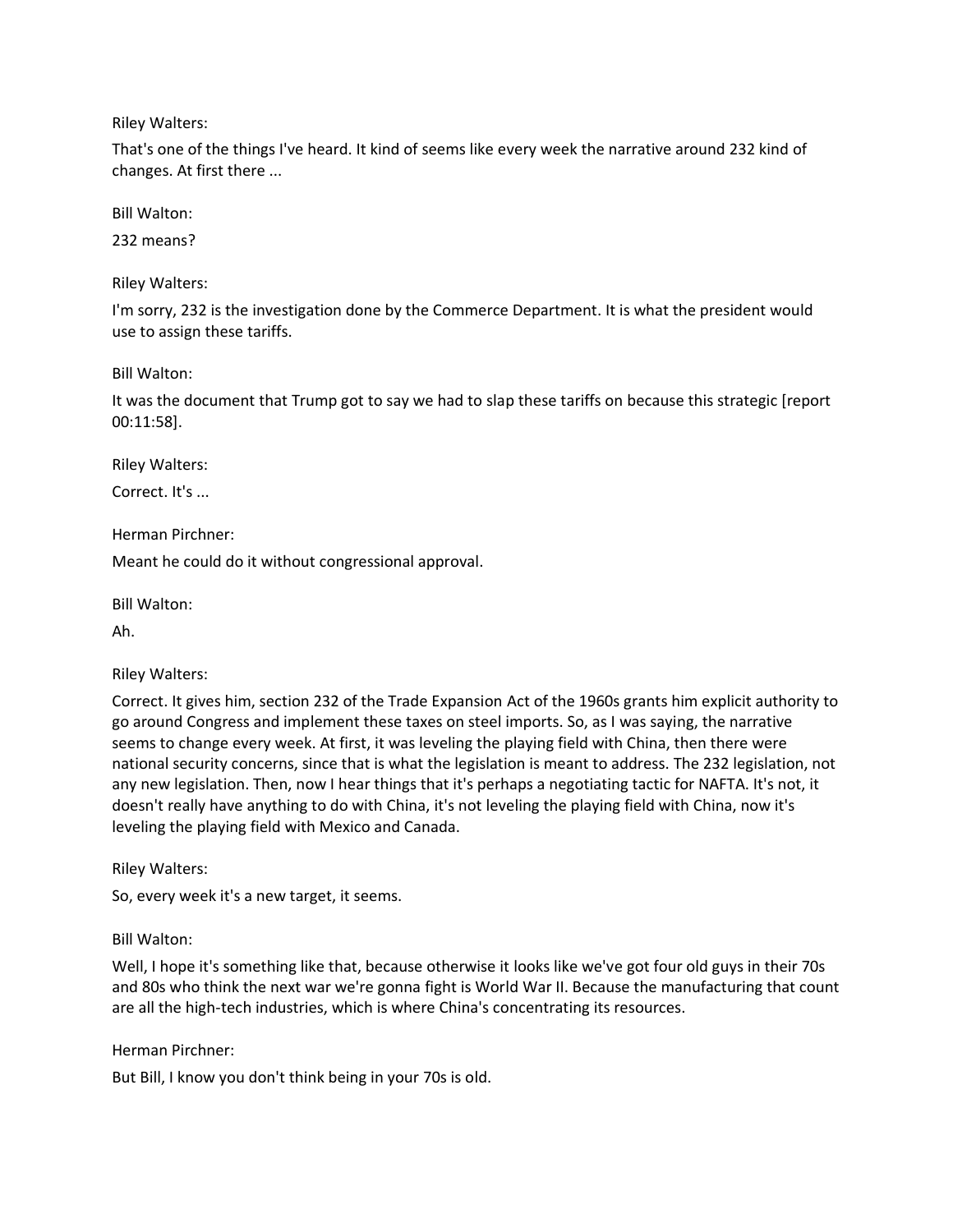### Bill Walton:

Not, no, I'm close to thinking that's young. Very close. But at least we don't think the next war we're gonna fight is World War II.

### Bill Walton:

But what about the geopolitical implications of this? I'm looking at a chart that was in a journal today, Greg Ip put something together, that something that like ... China's now gone from 10% of the steel produced in the world to 50% of the steel in the world for strategic reasons, and my libertarian friends say they foolishly continue to build new aluminum smelter capacity even though it has no cost advantage, and by basically selling aluminum below cost they're giving it away to US consumers, subsidizing Americans who drink beer from aluminum cans. I mean is that, are the libertarians, is it ...

### Herman Pirchner:

Well, you have, and Riley's more the economist and you can correct me if I'm wrong, but they have over capacity for sure, not just in their aluminum, steel, but in other industries. They look at state-run enterprises as a way of keeping people employed, which they need to do, and they will spend some of this over capacity in building out the Silk Road Initiative, as well as infrastructure projects. And China, and other places, they think this serves a strategic aim to spreading Chinese political influence as well as doing it for economic reasons.

### Bill Walton:

And the Silk Road Initiative, that is, there's also the One Belt One Road Initiative, is that the same thing?

Riley Walters:

That is the same thing.

Herman Pirchner: Yeah.

Bill Walton:

What is that?

Herman Pirchner:

There ... Riley, you want to jump in?

Riley Walters:

Yeah, so it goes by several names. The Silk Road is, from history of China, the ancient trade routes they would take through central Asia to Europe.

Bill Walton: Spice trade and silk trade, the whole ... Riley Walters:

Yeah, the Silk Road. So ...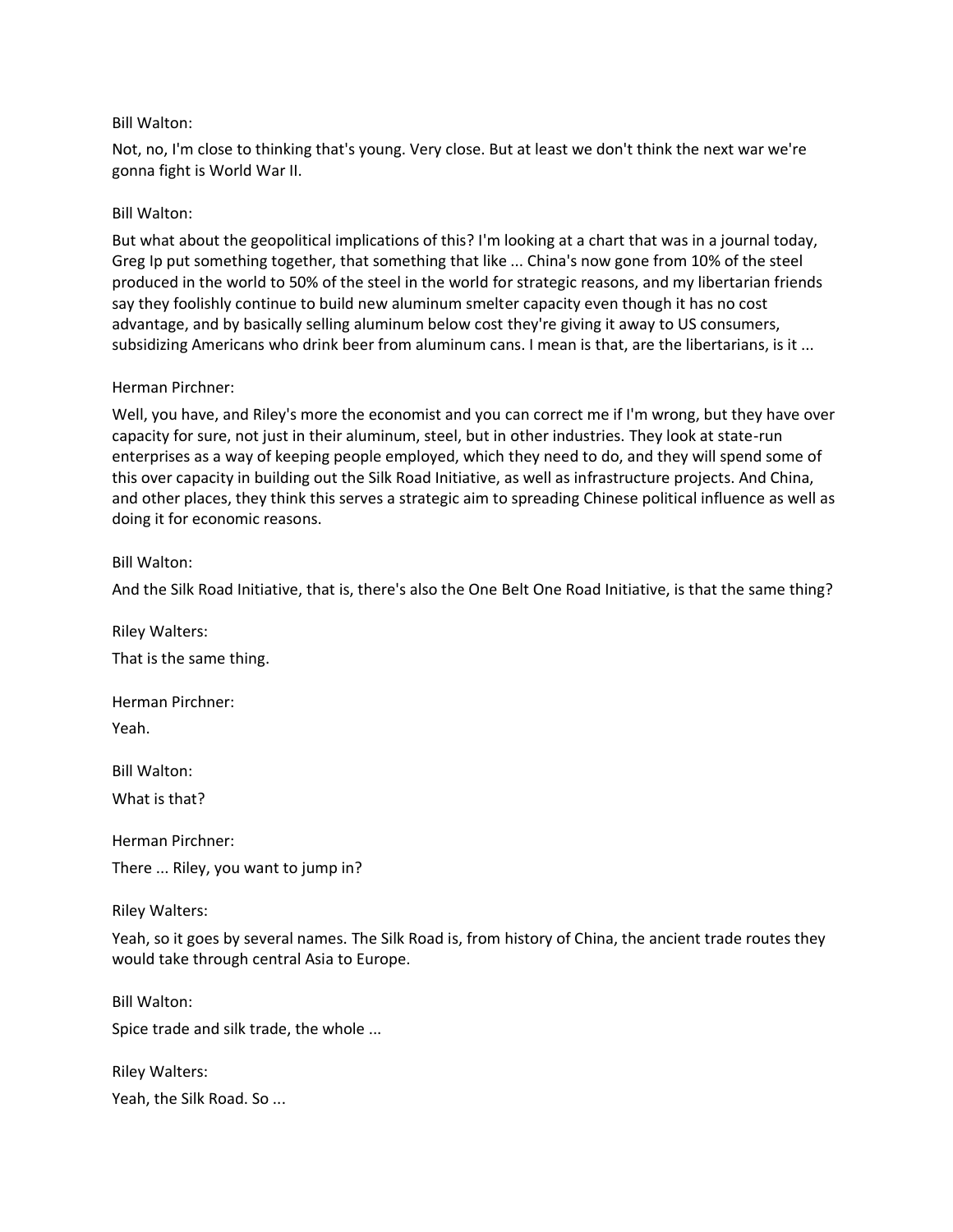## Bill Walton:

Very exotic, very historic, very interesting.

### Riley Walters:

The Chinese, the current administration in China, is seeking to build sort of a Silk Road 2.0. This means increasing transportation, both by land and by sea, to all over the world. Name a place, they're trying to create a means of transportation to that area. One, it was originally called the One Belt One Road when it first came out. The Chinese have since changed that for PR purposes, because One Belt One Road One China is a bit exclusive sounding.

### Bill Walton:

It's all pretty aggressive.

### Riley Walters:

Right, exactly. I think, actually, in Chinese it's still the same. The Chinese term for One Belt One Road, or as it's called now in English, The Belt Road Initiative, they just took out the one, one, it's still the same. But for PR purposes, for selling it to Americans, or eastern European countries, or western European countries, it's now the Belt Road Initiative. And it means anyone can join.

### Bill Walton:

Well, Herman, is this for commercial purposes, or is this for geostrategic purposes? I know they bought, they basically purchased the Port of Piraeus in Greece, and they want to make that the largest deep water port in Europe.

#### Herman Pirchner:

The answer is it's both, and I think Riley made a good comment. It's not just one belt, and one road, there are many trade routes. If you see a map of them, it's like spaghetti, with all kinds of different routes. I think the Chinese see the following advantages. One, they can tie in some of these developing economies permanently to the Chinese economy, so they have customers that will be there for generations. I think they see it as a way of getting influence, if they have the infrastructure projects, they get UN votes along with it. They're using Greece, which you mentioned, in particular to try to break up European unity regarding policy towards China. They invest so much in Greece, they expect to have Greece advance pro-Chinese positions.

#### Bill Walton:

The Europeans are getting a little alarmed, though. They've been buying up a lot of infrastructure in Europe, and the European commission with Jean-Claude Juncker, they're now examining these purchases. That they say if they want to buy a harbor, or part of our infrastructure, defense technology firm, we want to look at this a lot closer, which is what we're doing in the United States with CFIUS. CFIUS means ...

#### Riley Walters:

CFIUS is an acronym, C F I U S, it stands for the Committee on Foreign Investment in the United States. It's a multi-agency committee that reviews foreign investment for national security concerns. And you're right ...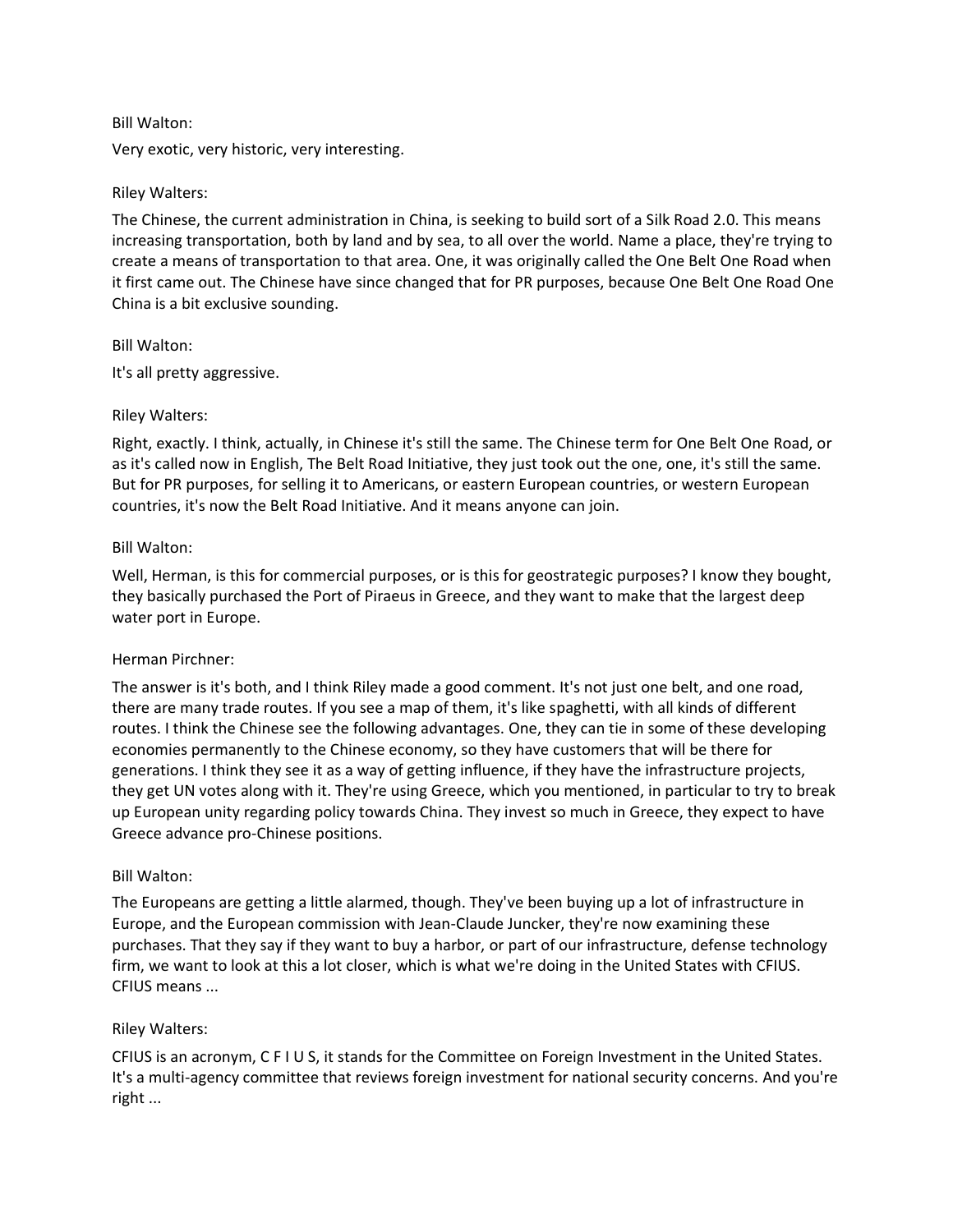Bill Walton: And it's lodged in the Treasury Department.

Riley Walters: It is chaired by the Treasury Department, yes.

Bill Walton: Okay, right, right.

## Herman Pirchner:

You know, using ports for strategic reasons isn't anything new. Hutchison Whampoa, a major Chinese company with ties to their defense ministry, operates the ports in the Panama Canal. Now, things will be normal as long as there's no crisis in Taiwan. If there's ever a shooting war in Taiwan, will American ships have access to the canal? I doubt it.

## Bill Walton:

Well the question I keep asking me is, that I come to things as a visceral free-trader libertarian, let's let people innovate, create businesses, compete worldwide, don't have any barriers, yet China doesn't seem to be playing with that rule book. It seems like they're playing very much within the mercantile model, which is where they see this is not ... they don't need a return of investment, they're willing to invest to get a strategic foothold, in not only infrastructure, ports and things like that, but also technology in particular they're really pushing.

# Herman Pirchner:

And raw materials. When they wanted to teach Japan a lesson, they withheld rare earth minerals, which they have a near-monopoly on. And I think, in the mind of the Chinese politicians, the price of any good is not just economically determined, but you can add a political surcharge on it to score points on the political side, not just in your bank account.

# Riley Walters:

For the ... So, there's actually, you're right, there's a bit of a division in the European community, since the EU has both very advanced economies, and still similarly developing economies. And the approach the Chinese have been taking, and the response by individual European countries, is very divided between those countries who are poor who would like capital invested in their countries, versus those economies like Germany who are very advanced and are skeptical of the security implications of companies like China buying up, say, the number one robotics manufacturer, which Germany used to have, and what that means for both the future of Germany economically and security-wise.

## Bill Walton:

We were on about a \$375 billion, although I think Donald Trump told us recently it was 500 billion, but, I don't know, that would just make it huger or not, does that matter? \$500 million trade deficit with China?

Riley Walters: No.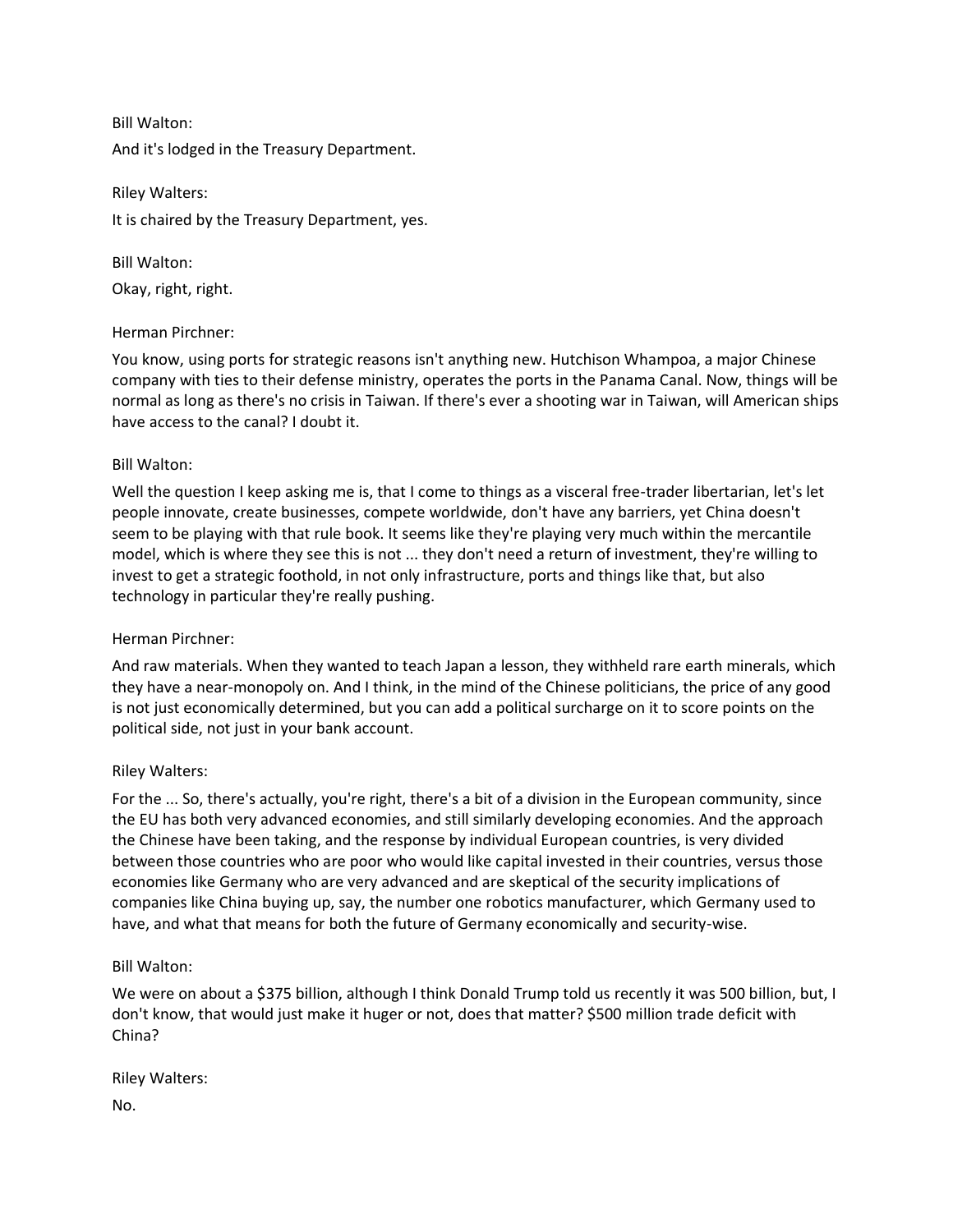Bill Walton: No? Herman? Like Riley?

Herman Pirchner:

I think our cumulative trade deficit is not sustainable over the long run, and I'm less concerned about an individual country than the total amount.

Riley Walters:

I'm less worried about the trade deficit than I am perhaps Chinese ownership of US securities. Now I think there is not as big a threat I think from either one, but ...

Bill Walton:

Ownership of US securities, meaning ownership of the US firms, or ...

Riley Walters:

No, no, bonds and securities, so like ...

Bill Walton:

Okay.

Riley Walters:

During, after the financial crisis, the fed issued quantitative easing, which sold treasury securities and bonds, which were purchased by foreign companies and things like that.

Bill Walton:

But, I could be, I'm not totally current on this, but I thought their ownership of those securities has dropped pretty substantially ...

Riley Walters:

Yes.

Bill Walton:

But instead they've shifted their purchases to real companies, which brings us back to the CFIUS, where they're trying to acquire actual companies in the United States.

Riley Walters:

Yeah. But even that wouldn't account for the trade deficit, though.

Bill Walton:

Yeah.

Riley Walters: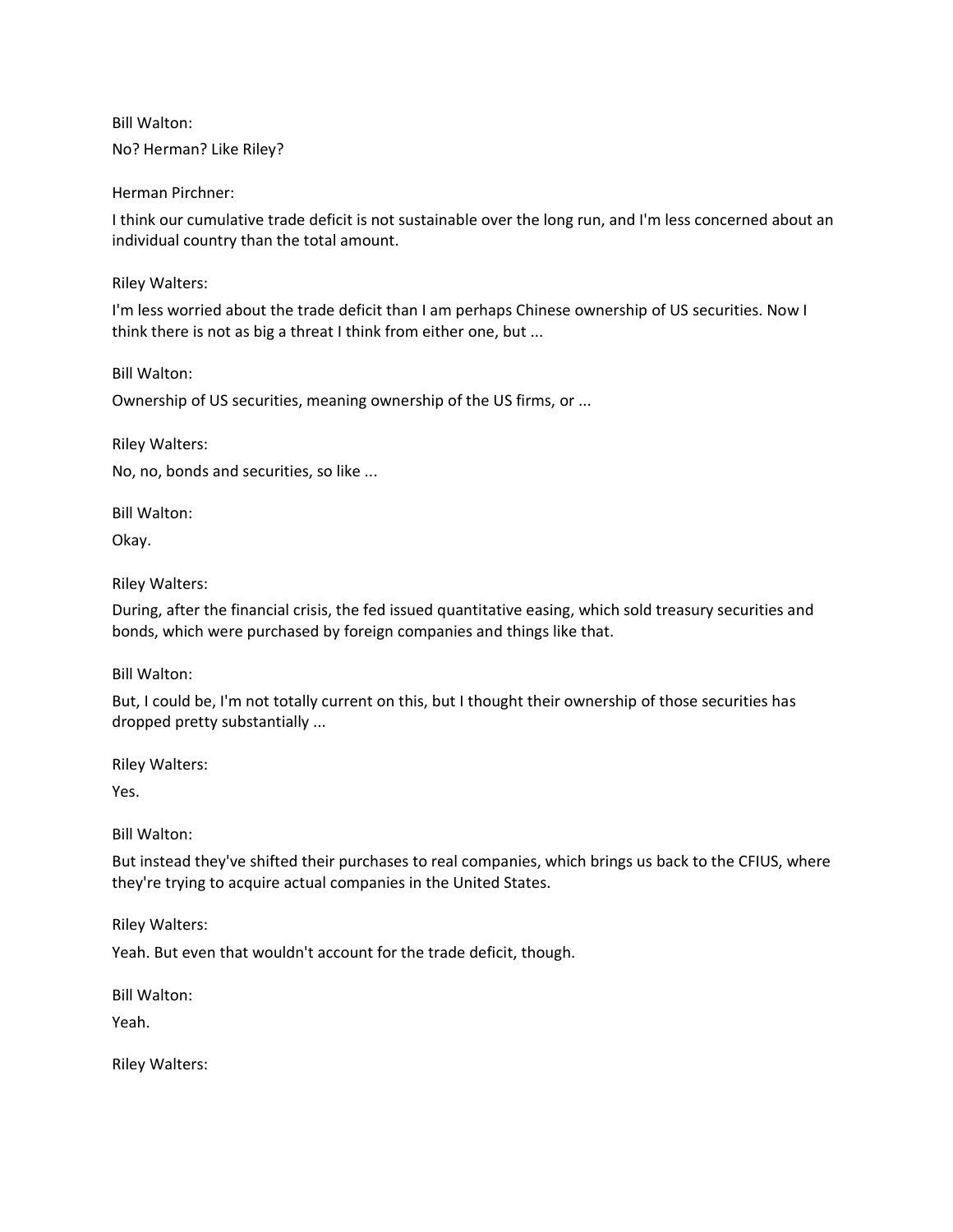If anything, that would actually change it. Typically, the correlation between trade and investment is that a company, say a Japanese company invests in an American company to export back to Japan, or vice versa. Say an American company will invest in China to export back to the United States. So the trade deficit, I think, there's no real security concern. I think there's no way that China tomorrow can say, "We have a deficit in trade, and you owe us," essentially.

## Bill Walton:

I'm not so much worried about the financial implications. The thing that concerns me is that I think a nation's strength is its productive capacity. We've had leadership in manufacturing and technology information, internet, all that. We've been a leader there, and our productive capacity is such that that gives us a lot of strength as a country strategically. And we've already seen a lot of the manufacturing hauled out in the sunset industries, and I think they are, but that's not what China's interested in. They want to be a leader, this is their 2025 strategy, they want to be a leader in semiconductors, computers, software, biotech, pharmaceuticals, electric cars, batteries, robotics, drones, virtual reality, artificial intelligence. They're on record as saying, and 2025's only seven years from now.

## Bill Walton:

Herman, is this rhetoric, or is this, are they executing on this strategy?

## Herman Pirchner:

Well, I think the Chinese are highly ambitious, and they wish to extend their hard and soft power worldwide, and I don't see anything they've done that runs contrary to that motive. And they're very long-ranged in their projections, for instance, we sponsored a book well-reviewed by the Financial Times a few years ago, called China in Africa, and we took a look at what the Chinese state companies were doing there. And essentially, the Chinese government said, all right, it's in our national interest to tie up all the mineral wealth, all the petroleum assets that we can in a state company.

## Herman Pirchner:

What do you need to do that? Do you need bribes? No Foreign Corrupt Practices act governs Chinese companies. Do you need infrastructure projects? Do you need military sales? Whatever you need you have, just tie it up. And they've done that, but with controlling these raw materials, they're also buying political influence, and if you watch votes in the UN and the foreign policy of some African countries that have heavy Chinese investment, you see that.

## Bill Walton:

Well, doesn't America's sort of visceral free trade philosophy, doesn't that leave us extremely vulnerable to them? Riley's written on an example of a company where they stole something like \$800 billion of ...

Riley Walters: Not ... Bill Walton: That number's got to be too big.

Riley Walters: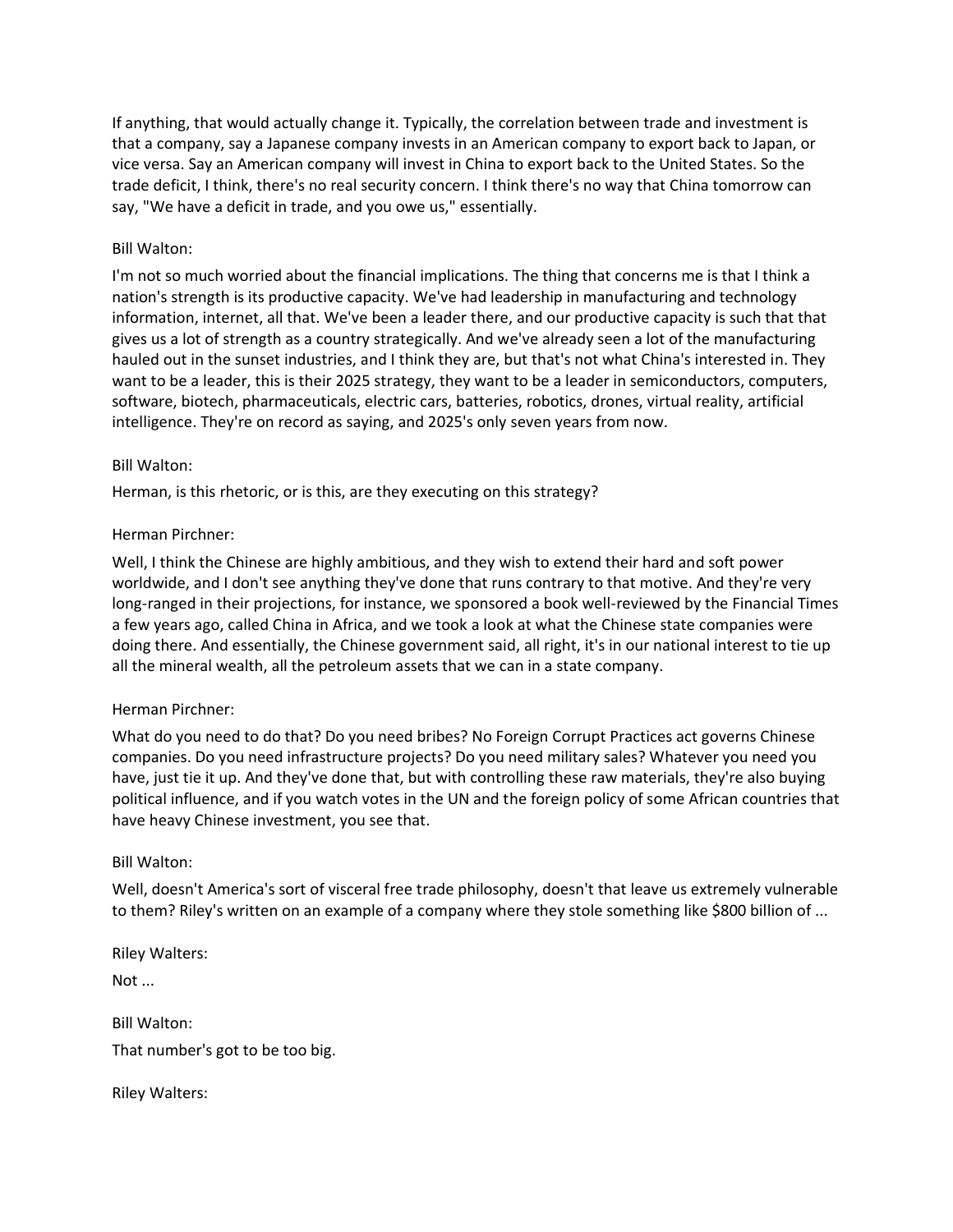Not a specific company, no.

Bill Walton:

Okay, so what ...

Riley Walters:

This is ...

Bill Walton:

Tell us about that, and what we ought to know.

Riley Walters:

You're talking about intellectual property theft.

Bill Walton:

Yeah.

Riley Walters:

And so the commission on intellectual property theft estimates that annually up to \$600 billion worth of wealth is lost from the United States through intellectual property theft or transfer of, perhaps not like patents exactly, but technical know-how, best practices, things of that sort, a significant chunk of which is done by the Chinese, and ...

Bill Walton:

How does that happen? I mean what's the trade, I mean if you're ...

Riley Walters:

Well, it could come from anything from cyber theft, which is a big proponent. There's also either forced transfer or coerced transfer. There's a bit of a difference there. Say I'm an American company, and I invest in China, and I develop a really strong product, and then one day the Communist Party comes in and takes it, that's forced transfer. The other one is, say I have a strong product, and I want to get access to the Chinese market, and the Communist Party will say, "Well, you need to give us that technology already if you want to invest here."

Bill Walton:

So, I'm a CEO of a multinational company, and I want to go into China. And so I go to China, and with my people, and we have a meeting, and they say, "Well, that's great. If you want to be here, you need to give us access to your technology." Is that the way it works?

Riley Walters: Yeah, that happens, and ... Bill Walton:

Herman, you were ...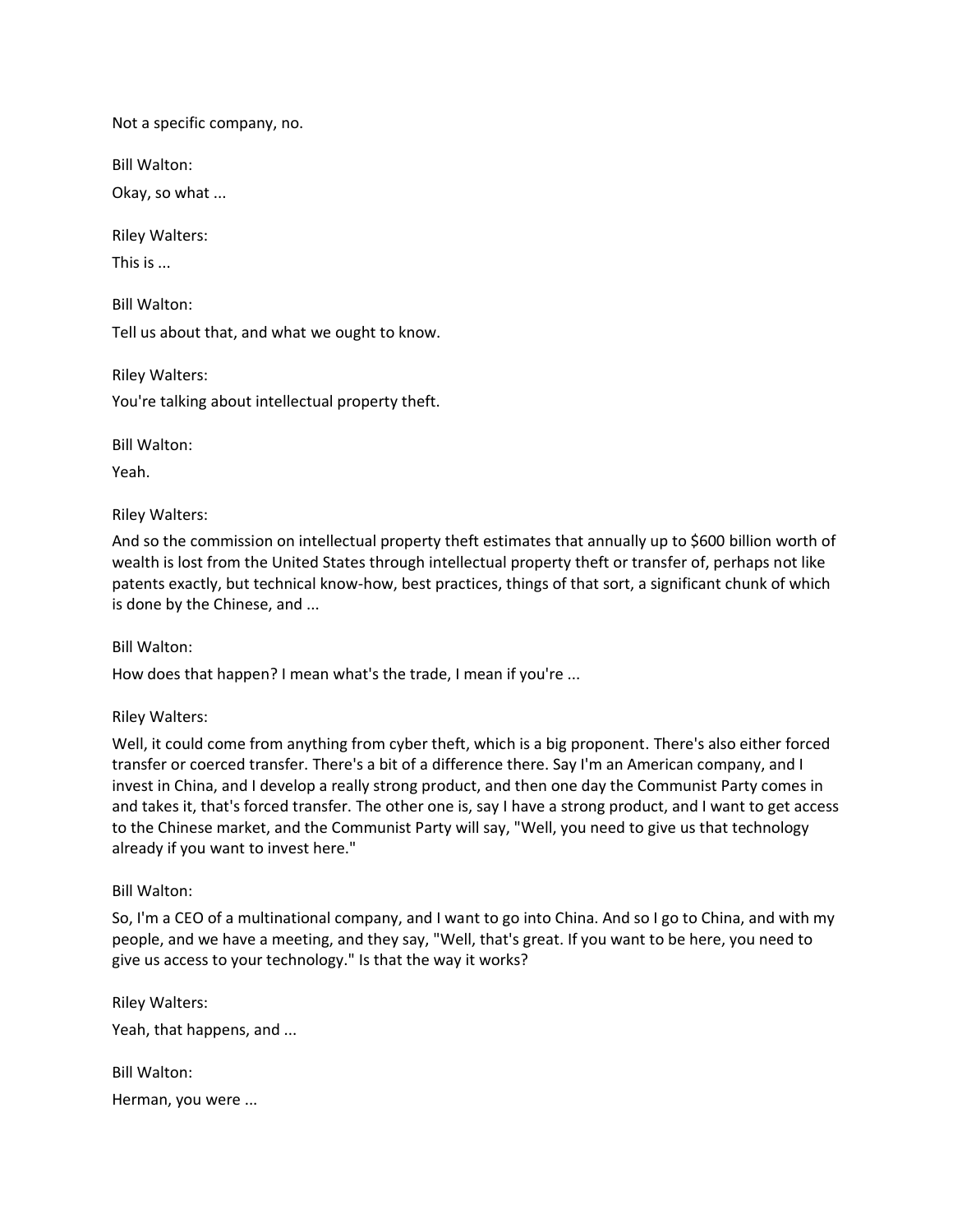## Herman Pirchner:

That's correct, but it also could be more subtle. You can come in, you bring your best technology, and you have to hire as managers Chinese, and when the Chinese managers are there enough years they figure out not just what's patentable or not patentable, but as Riley said, trade craft. And when they have it down, then they go out and open their own company to compete with you, because they don't need you anymore.

## Riley Walters:

Or, you think you have a partner in China, and then based on just the rules that govern patent protection and how they differ in China and Japan, they can gain that ...

### Bill Walton:

And they basically don't protect intellectual property.

### Riley Walters:

Essentially. I mean, they have a certain set of rules, but the courts are very sporadic. It could be different depending on either the state or local level, and the implementation of ... A unified property right is just nonexistent.

### Bill Walton:

But their greatest good is, well our greatest good is the rule of law, the constitution, the respecting contracts, good courts and judges, and things like that. Theirs is the party, and the party said we want to be the leader in all these strategic industries, so go get this technology and we're not gonna ask any questions how you get it.

## Herman Pirchner:

Well, also the party governs all courts. There's some moves to make the courts more independent, but if a senior party official interferes in a court case, the judge won't rule contrary to the party official. It's been curbed a little bit, in now if a party official intervenes, it becomes part of the official record, and if they intervene to line their own pockets they're in trouble. If they intervene to protect the Communist Party's interests, they may be promoted.

Riley Walters:

Have you been following the whole anti-corruption campaign?

Herman Pirchner:

Yes, carefully.

Riley Walters: How does that, has that ...

#### Herman Pirchner:

To do business in China is akin to operating a bar in a college town. Every bar owner is guilty every night. There's always somebody underage, yeah. So, the question is, if you're going after corruption in China,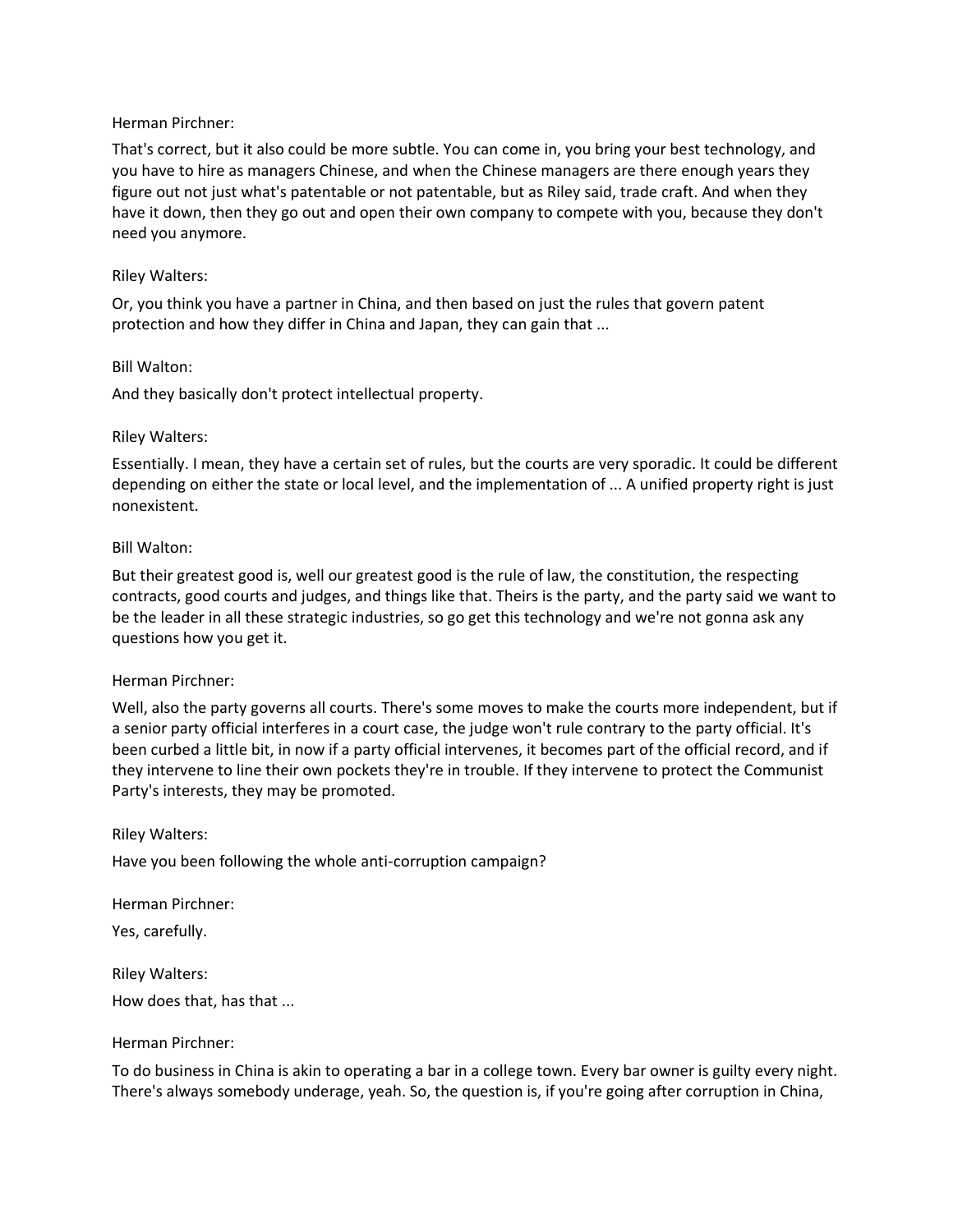whose corruption are you going to go after? Do I go after Bill Walton, who's a good friend of Xi, the head of the Communist Party of China? Or do I go after Riley, who maybe is not so friendly to Mr. Xi? So it's become, it's anti-corruption ...

Bill Walton: And all eyes are staring at Riley now.

Riley Walters:

Oh, jeez.

Herman Pirchner:

But it's also a question of consolidation of power.

# Bill Walton:

So, I'm late to this game, I've really just become aware of some of these issues. One of the things I've been learning is that if you look at their education system, they're very oriented towards technology. Their STEM degrees, which is what, Science, Technology, Engineering, and Math, they're awarding \$1.3 million every year, and we're at \$300,000. They're very much saying, if you want to go to college, you've got to learn something in hard science.

# Herman Pirchner:

If you look at the political bureau, the politburo, which is the leading body in China, you'll find they've been disproportionately engineers, and we don't have that in this country. But they have ...

# Bill Walton:

Wait, wait, wait. They're government is primarily engineers? As opposed to lawyers? What a wonderful ...

# Herman Pirchner:

China's run by a standing committee of a politburo, which, it's seven people now, it's been nine. And if you look at the background of most of the people that have served there over the past couple decades, I think you'll find they're engineers.

Bill Walton:

That's fascinating.

Herman Pirchner:

And that's why, in part, they were able to guide industrialization, because they understood it.

Bill Walton:

Well, that's a totally different mindset from most of our western politicians.

Herman Pirchner:

Yes.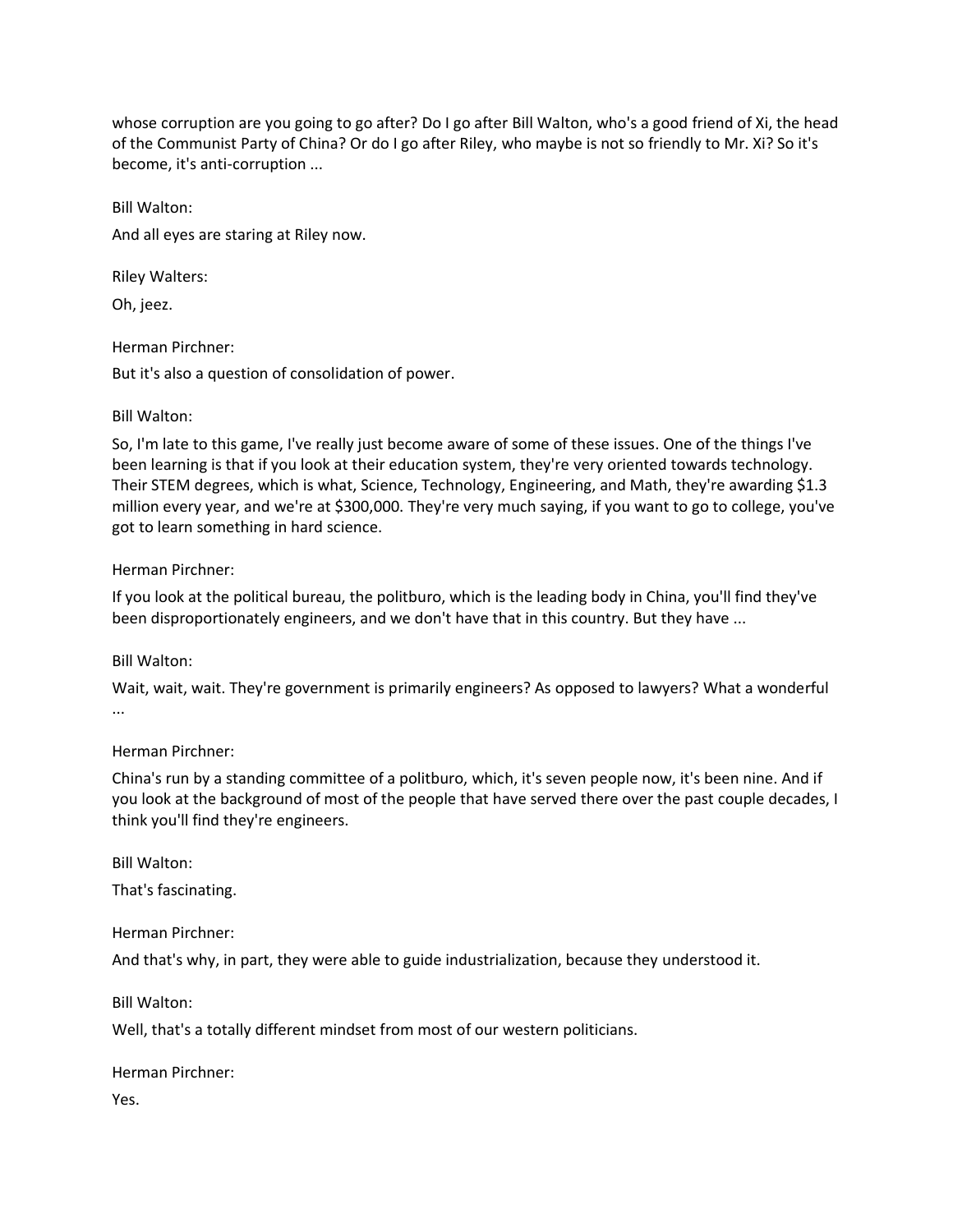## Bill Walton:

I'm glad you pointed that out. Well, it explains an awful lot, though. It also explains that they think in systems and building, and they're not interested in sort of letting, what is it, a thousand something blown, they're one of ... instead control outcomes the way engineers do?

Riley Walters:

Yeah.

Herman Pirchner:

Yes, they like predictable outcomes from every nation.

Riley Walters:

Yeah.

## Bill Walton:

Now, Herman, you've been to China every year since 1994. I think you know a lot more than you're saying. Can you give us an anecdote of something like that, where you've seen ... I'm setting you up so you can't go on your next trip, all right. Riley, can you ...

## Herman Pirchner:

We have a few stories. When I first went to China, there were more bicycles than cars in Beijing and other cities, and the amount of economic progress is jaw-dropping countrywide. This is how the Communist Party legitimizes its rule. The people, including party people, worry about corruption, they don't like it. But as long as they're living better, and everybody's living better, they give the party a lease on life, and they think the party has earned the right to continue to govern.

#### Herman Pirchner:

But now, with Xi, you have a clamping down, maybe because they're afraid that the freedom has permitted people to go in directions, they're not fully under party control. And in their mind, that's akin to chaos, and if you have country of a billion 300 million, maybe 400 million people, to have things out of order is frightening, especially for those that remember the anarchical days of the cultural revolution, which was a nightmare for anybody that went through it.

#### Bill Walton:

That's where we get back to where we started with the facial recognition.

#### Herman Pirchner:

Oh yeah. Yeah, yeah.

## Riley Walters:

You mentioned bicycles, and it made me think of the sharing economy. And so the sharing economy is essentially this new idea that individuals can share products, capital goods, it's maybe better to use an example. Think of Uber. Uber, or Lyft, or these ride-sharing cars are an aspect of the sharing economy. You can call up a car, and it's not yours, but you share it with others. In China, and some in DC and other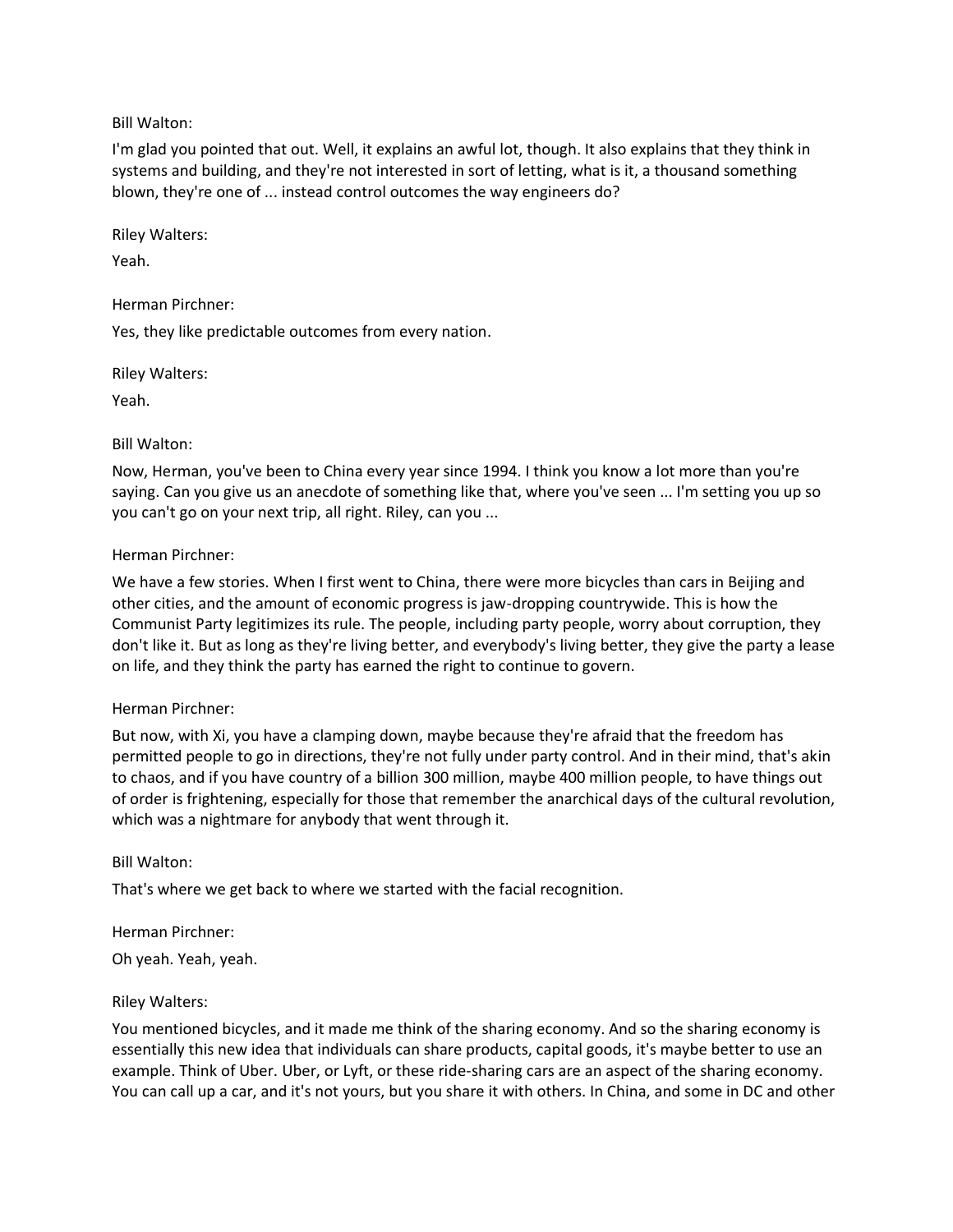states, we have bike-sharing systems. For DC, I think there's maybe five or six companies that specialize in bike-sharing. China is very prolific in bike-sharing, so much so that their market's actually completely saturated by it, to the fact that there is an oversupply of bikes, to the fact that ... It kind of makes me think of Amsterdam.

## Riley Walters:

In Amsterdam, I believe they drained one of the rivers once, and it was just completely littered with bicycles. But I draw that analogy to kind of say that, typically in capitalist countries, there's competition that drives out inefficiencies. In China, you don't necessarily have so much of that competition, so you end up creating an oversupply of bikes, when people do want bikes in China but when you've got, I don't know, say ...

### Bill Walton:

There are not market signals.

### Riley Walters:

Ten bikes per one person, something ... I don't know if that's a real statistic, but something along that line, you create inefficiencies in your economy, and that's just in bikes. What do you do when you have overcapacity in steel? What do you do when you have overproduction of other types of machinery, and so on and so forth?

### Bill Walton:

Well, the Chinese are shifting their gaze from bikes and steel and aluminum to the high-tech, and they're underwriting infrastructure, technology infrastructure, the way we might think about our trillion dollar infrastructure program here.

#### Herman Pirchner:

Yep. You know, if you go to the best engineering programs in the US, you have a disproportionate number of very bright Chinese. And the shift I see coming over the next 10, 20 years, is the Chinese now are establishing their own higher head in technology, and they are gonna create absolutely world-class engineering programs, and the number of patents I predict that are taken worldwide by China's gonna increase in percent by a significant amount.

Riley Walters:

I think ...

## Herman Pirchner:

If we don't do better with educating people in engineering here, in mathematics and hard science, it's a long-term problem for us.

## Riley Walters:

I think China is already outranking both the US and Japan, two of the largest patent countries, countries that patent the most already, by maybe a factor of three or four.

Herman Pirchner: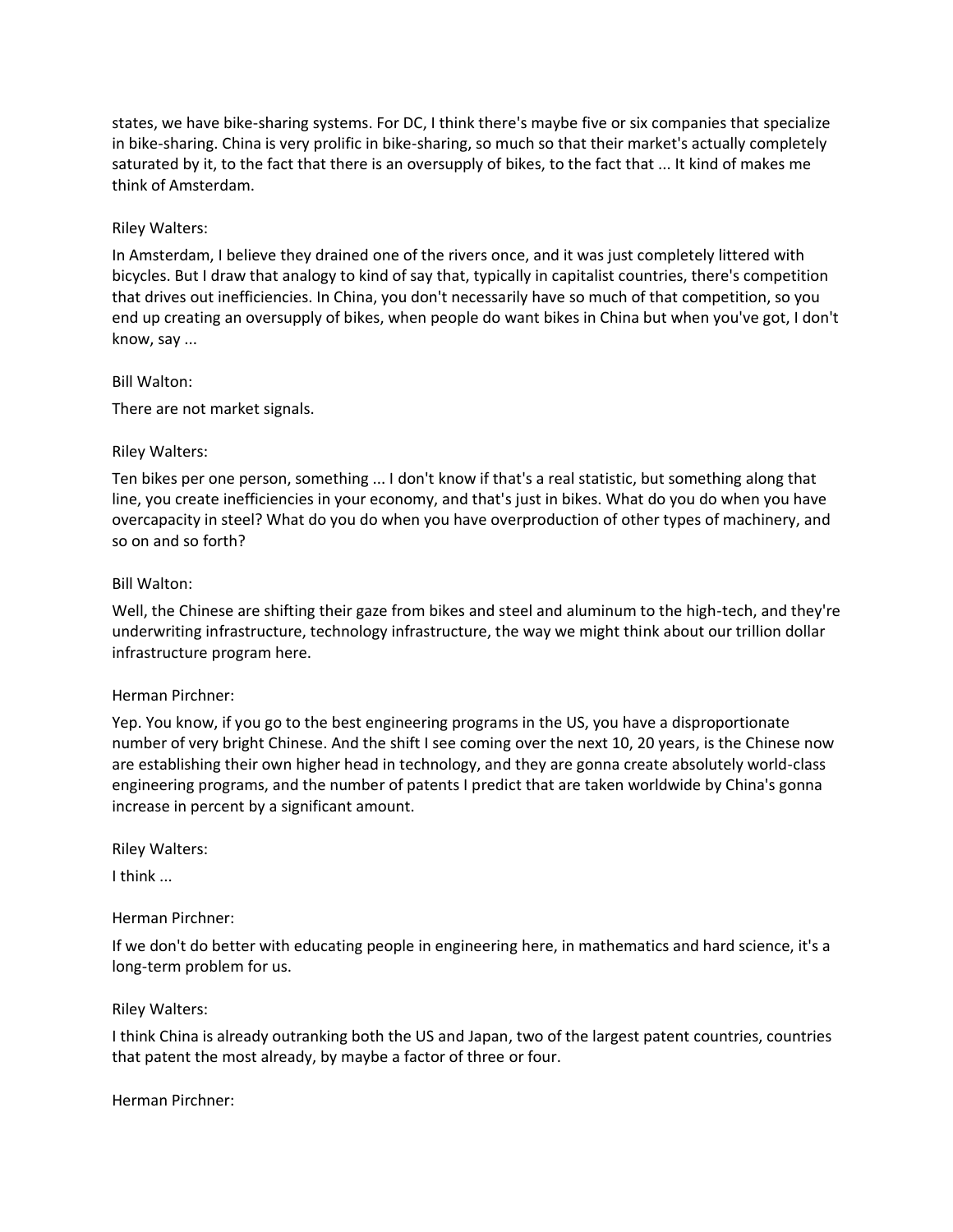Yeah, but part of that is mitigated by the fact that technology is changing so fast that many of our companies in Silicon Valley do not even patent anymore, because by the time you go through the patent process, it's already old technology. So I'm not sure that innovation is so disproportionate with China, but the trendline is there.

## Riley Walters:

No, no, no. I agree. I think perhaps a lot of those patents are just, I don't know, I think of patent trolling. People who are just creating patents for the sake of patents.

## Bill Walton:

We've got a couple minutes here to wrap up. Riley, what would you ... you work in the area of intellectual property theft, acquisition of companies, and that piece of the world, what would you see that we need to be focusing on now to protect American interests?

## Riley Walters:

Protecting our rule of law. We've mentioned this already, it's one of the guiding aspects, and to allow theft to continue, theft of intellectual property, I think sort of undermines that. So I think we need to address the theft problem before we address any unfair trade practices.

## Bill Walton:

And you had three steps to take, maybe the Department of Commerce would set up a watch list. What was that punch list of things we need to do?

## Riley Walters:

Yeah. Companies can work, or the Department of Commerce can work with companies, to sort of ... non-publicly, because I know a lot of companies are sensitive about this topic, you don't want to say that blaming the victim publicly, but they can work with the Department of Commerce to identify things that have been stolen or copied illegally by Chinese entities, and allow the commerce to sort of create a list. And this list of either companies that are known thieves of intellectual property, or use products that are knowingly stolen.

## Riley Walters:

So perhaps one Chinese company steals it, but they share it with all their other Chinese companies because the party says they need to. So they're all guilty, essentially.

## Bill Walton:

Yeah.

## Riley Walters:

Guilty by association. They create this list, and then the Treasury Department, who has the ability to sanction companies, comes in and says, "Look, you've stolen American property, you're not allowed to access the American financial markets anymore."

# Bill Walton: Bingo. Okay, so. Herman.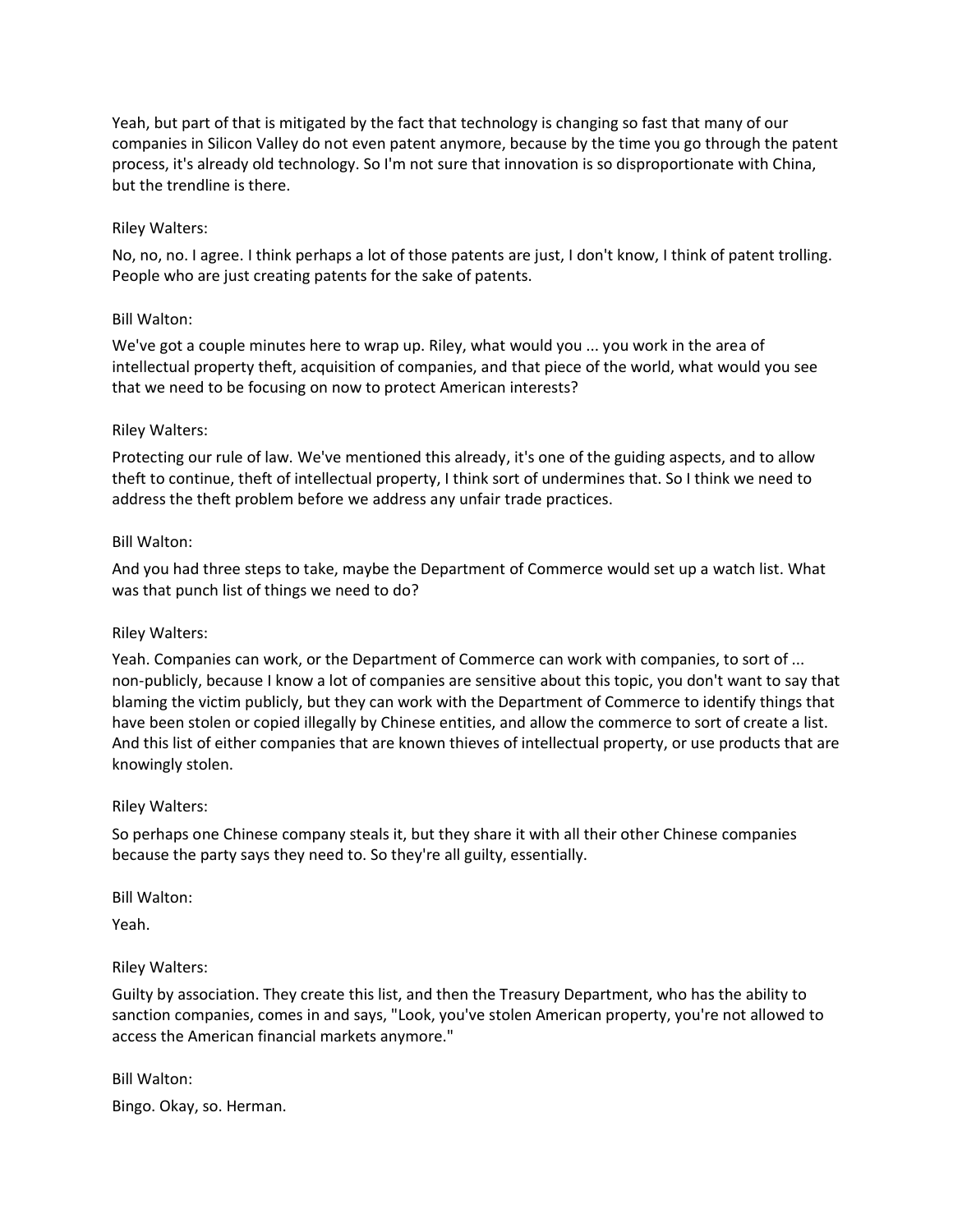## Herman Pirchner:

If the countries of south and southeast Asia thinks the US will not maintain a robust military presence, and will not engage actively on a diplomatic front, they will accommodate to China and it will result in the long-range trade disadvantage to the US as we would seek to trade with traditional partners like Japan and South Korea.

### Herman Pirchner:

There was a study some years ago by Morris Rossabi, I think he's at Columbia, talking about how China defeated its enemy at the time, the Mongols, through trade war. They have millennia of history of dealing with these problems, and to the extent that they're able to use geopolitical means to influence trade, they will do it. It's worked for them in the past, and they will have confidence it will work in the future.

### Bill Walton:

Troubling. Fascinating. We've barely scratched the surface. Let's come back and talk some more about this. It's clear, though, that we're spending all our time worrying about Russians and elections, and actresses, a lot of things are happening we should be paying far more attention to. In this case, it's China. Thanks, guys.

Riley Walters: Thank you. Herman Pirchner: Thanks, Bill. Bill Walton: There ya go. Riley Walters: Yeah. Crew: Super. Bill Walton: Okay. Crew: Excellent cut. Bill Walton: Interesting stuff, guys. Crew: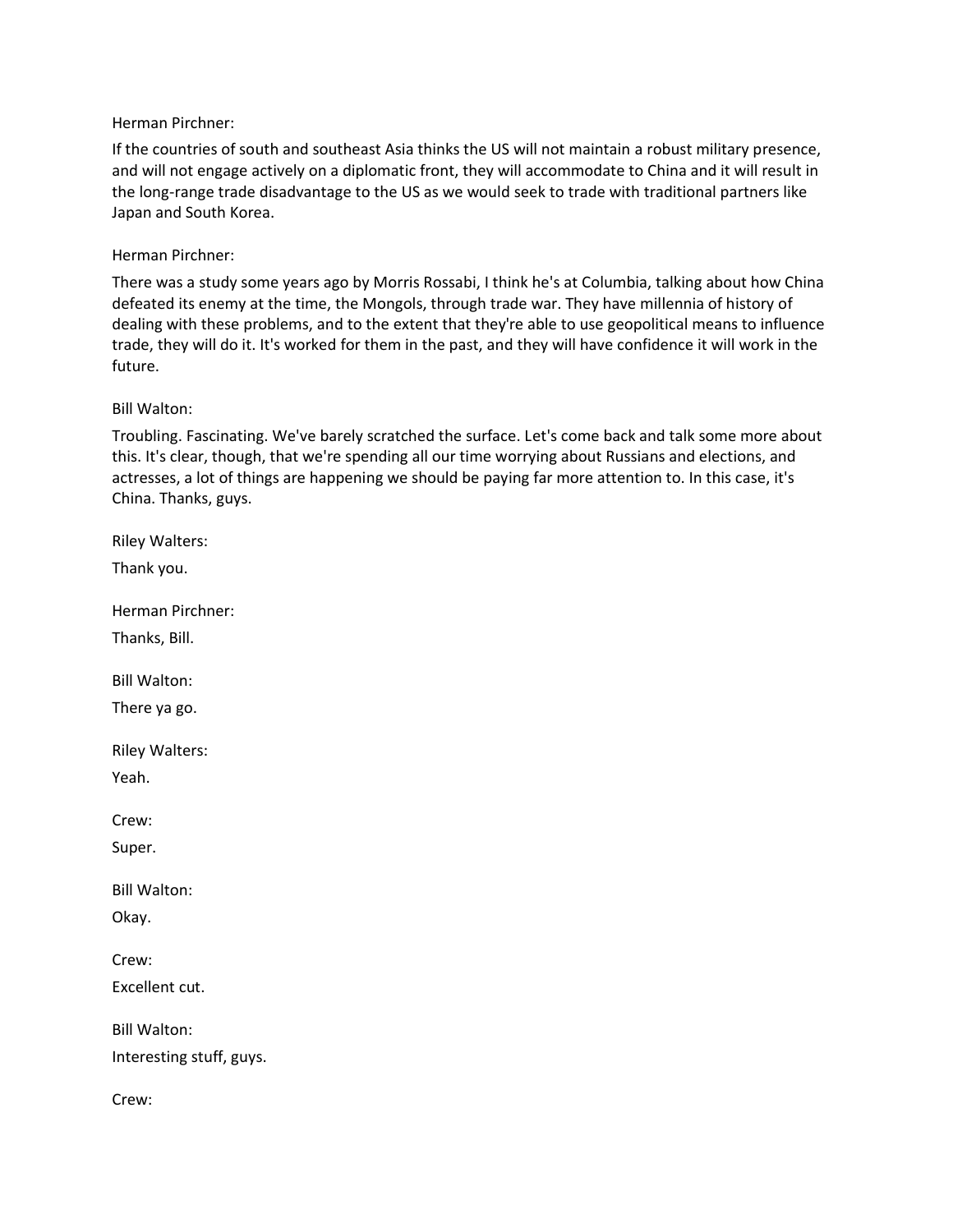Very good, very good.

Riley Walters:

Yeah.

Bill Walton:

Boy, do we really focus on trivia in this country.

Riley Walters:

It's ... so, I always kind of like to think, you know at the Heritage Foundation, we cover everything, right? So we've got domestic policy, foreign policy, economic policy, family life policy. I always feel working in DC, though, like I've got a disadvantage in working in foreign policy, because everyone wants to talk about domestic policy, right? Everyone wants to talk about ...

Bill Walton:

Well you know, exactly, my shift ... this last month has been really interesting for me. Because for me, it's like my eyes are open, and you see all the stuff that's going on, and this is where the real game's being played.

Herman Pirchner:

Yeah.

Bill Walton:

I mean, we sit there and happen ...

Herman Pirchner:

And you want to take some macro picture, yep.

Bill Walton:

We sit there in cap and talk about Mitch McConnell one more Wednesday I'm gonna die. That's why I'm not there.

Herman Pirchner:

You watch how Mitch McConnell and China will interact by the end of this month.

Crew:

[inaudible 00:40:33] and now it's like, all right, I'm gonna do it ...

Herman Pirchner:

There's a book coming out dealing with his connections to China.

Crew:

Do it as a real thing, and know where to stop.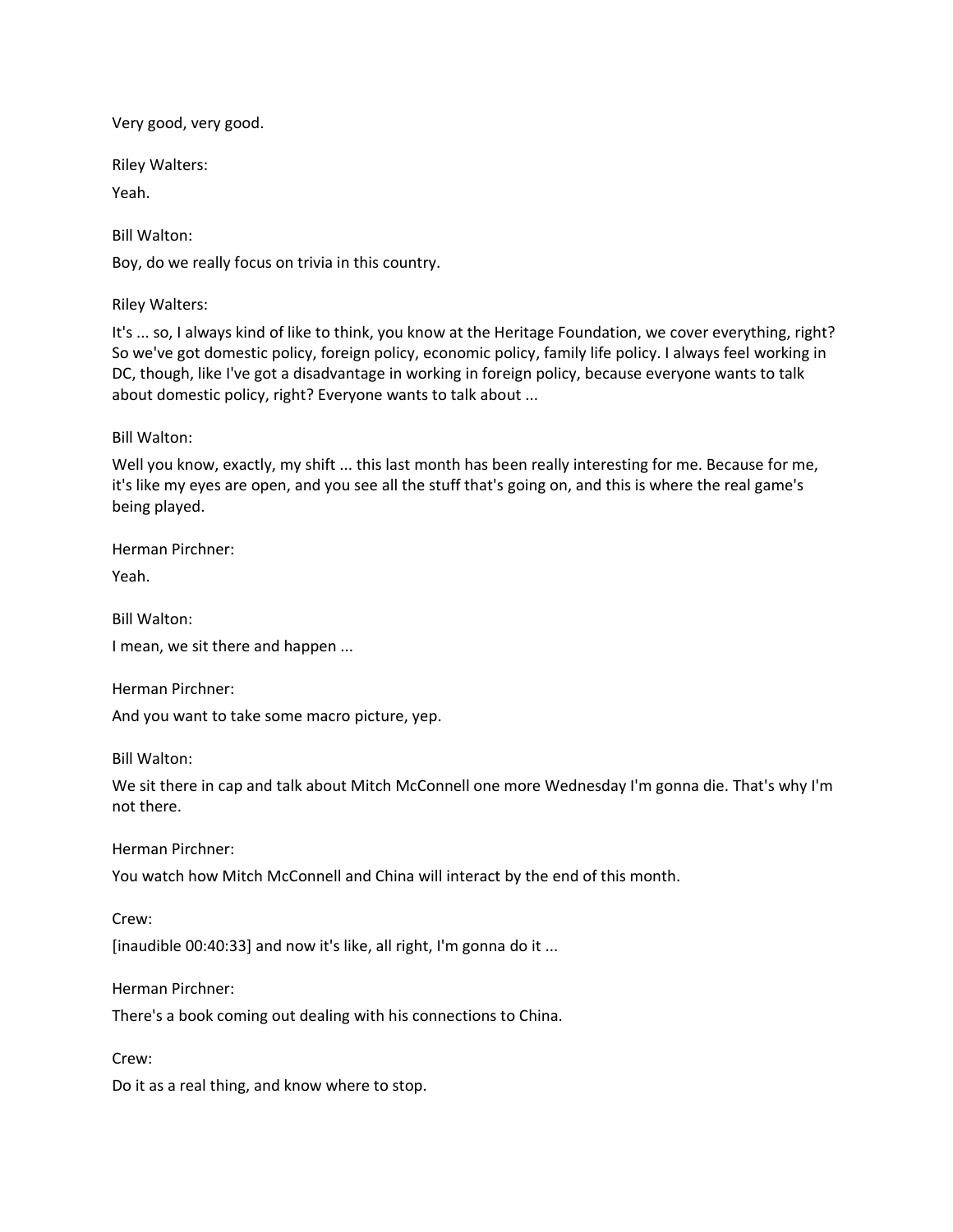Bill Walton:

Ah.

Riley Walters:

Fun.

Herman Pirchner:

And that's all I know, I've not read the book.

Bill Walton:

But it ... he didn't start in the Senate with \$100 million in the bank, and that's about what he's got now. Is it that kind of book?

Herman Pirchner:

I have to keep my mouth shut. Book release date is later this month.

Bill Walton:

You're an interesting guy to have here, because you have a feeling like we're only hearing about 5% of what you really know.

Riley Walters:

Well, it was a pleasure.

Herman Pirchner:

Yeah, well.

Riley Walters: Yeah.

Bill Walton: Riley, to be continued. Great job.

Herman Pirchner:

You headed back to the hotel?

Riley Walters:

Yeah, I've got to head back, I've got to do this thing for Heritage, what do you call it, face the camera kind of thing. I'm gonna do like a straight into the camera and talk about why terrorists are bad.

Bill Walton:

Okay, well we've got you tuned up, then.

Herman Pirchner: